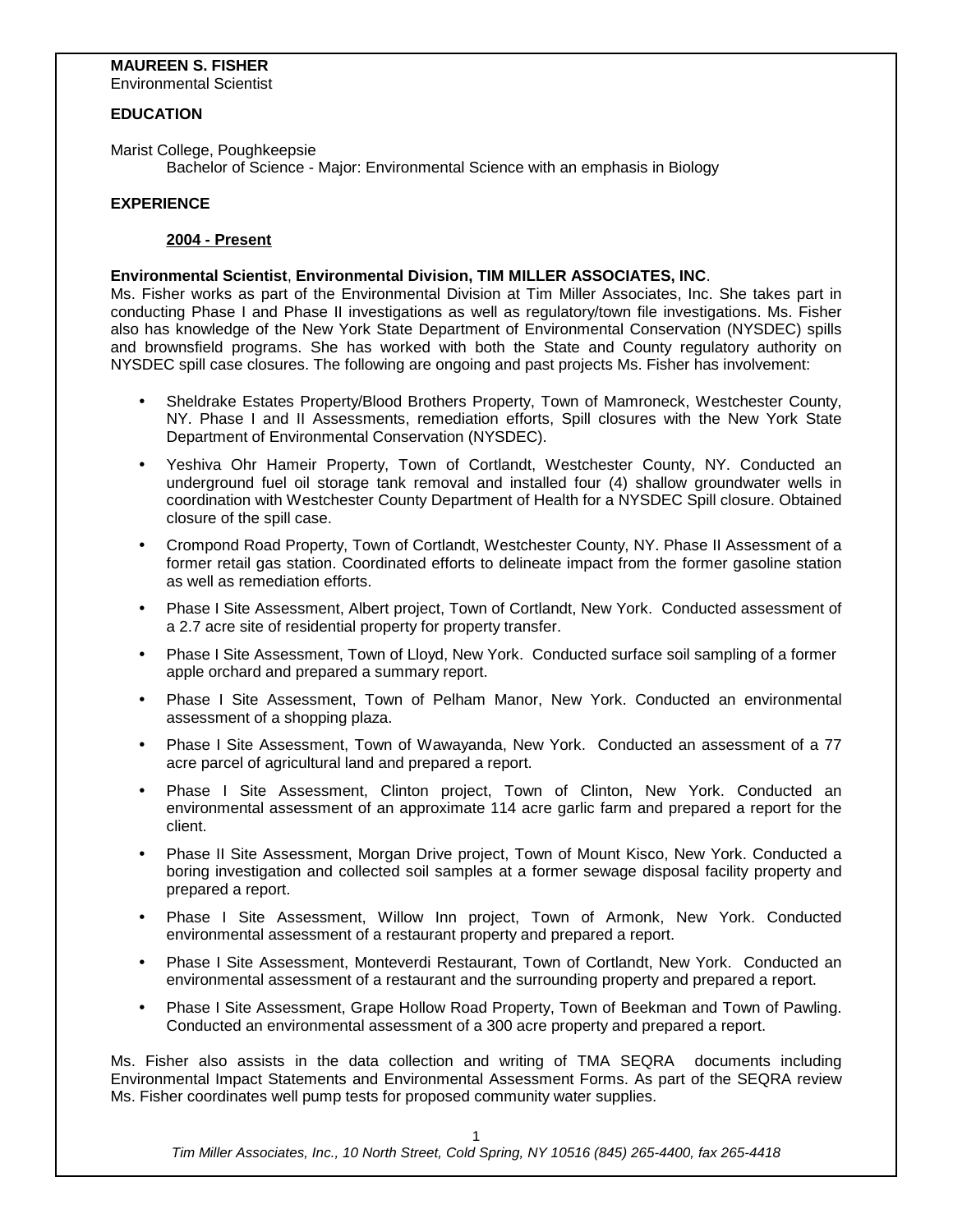## **MAUREEN S. FISHER**

Environmental Scientist

- y Kent Manor, Water Supply/Pump Test Report for Final Environmental Impact Statement, Town of Kent, Putnam County, NY. Prepared a pump test protocol for New York State Department of Health and Putnam County Department of Health. Coordinated efforts to conduct a 72-hour pump test while monitoring off-site locations. Sampled drinking water wells for Subpart 5-1 sample requirements. Prepared a Water Supply/Pump Test Report for a community water supply, which was included in the Kent Manor FEIS.
- Salem Hunt, Draft Environmental Impact Statement, Town of North Salem, Westchester County, New York. Coordinated efforts to drill water supply wells, conduct a 72-hour pump test, for a community water supply, in compliance with State and County requirements and collected Subpart 5-1 samples from the water supply wells. Prepared a Water Supply/Pump Test Report for the DEIS and prepared the Soils, Geology, and Topography section for the DEIS.
- Patterson Crossing Retail Center, Draft Environment Impact Statement and Final Environmental Impact Statement, Towns of Carmel and Kent, Putnam County, NY. Prepared Soils, Geology, Topography, and Air sections for the DEIS and responded to comments for the FEIS. Coordinated efforts for the 72-hour pump test for the proposed community water supply. Prepared a Water Supply/Pump Test report for the DEIS.
- Marketplace at Newburgh, Draft Environmental Impact Statement, Town of Newburgh, Orange County, NY. Prepared the Soils, Geology, and Topography section for the DEIS.
- Hudson Valley Hospital Center, Town of Cortlandt, Westchester County, NY. Conducted a noise study overnight for on-site and off-site ambient noise levels.
- Camp Ohr Shalom, Water Supply/Pump Test Report, Town of Fallsburg, Sullivan County, NY. Coordinated efforts with the New York State Health Department and the Town of Fallsburg to run a 72-hour pump test for a proposed community water supply. This included installing wells in appropriate locations for well yield, preparing a pump test protocol approved by the State Health Department and the Town of Fallsburg, contacting adjacent home owners to monitor during the pump test and supervising the 72-hour pump test. Sampled the wells for Subpart 5-1 sampling constituents as well as Groundwater Under Direct Influence of surface water (GWUDI) testing. Prepared a Water Supply/Pump Test Report to the Town of Fallsburg.
- y Westport Senior Residential Project, Supplemental Draft Environmental Impact Statement, Town of Lloyd, Ulster County, NY. Prepared the Soils, Geology, and Topography section , Air, and Construction sections for the DEIS.
- Stateline Retail Center, Draft Environmental Impact Statement, Town of Carmel, Putnam County, NY. Prepared the Soils, Topography, and Geology section for the DEIS.
- Rock Hill Town Center Development, Draft Environmental Impact Statement, Town of Thompson, Sullivan County, NY. Prepared the Soils, Topography, and Geology section for the DEIS.
- Hillcrest Commons, Draft Environmental Impact Statement, Town of Carmel, New York. Prepared the Geology, Soils, and Topography section for the DEIS.
- Lower Road Associates, Draft Environmental Impact Statement, Town of Wawayanda, New York. Prepared the Geology, Soils and Topography section for the DEIS.
- y Minisink School District, Draft Environmental Impact Statement (DEIS), Town of Mount Hope, New York. Prepared the Geology, Soils and Topography section for the DEIS for the Minisink School District.

### **2001 - 2004**

**Geologic Services Corporation**, Newburgh, New York. Duties and responsibilities include but are not limited to:

 Case management for 18 Shell Oil and 15 Hess Oil retail gasoline stations with NYSDEC spill numbers

 $\mathcal{L}$ 

*Tim Miller Associates, Inc., 10 North Street, Cold Spring, NY 10516 (845) 265-4400, fax 265-4418*